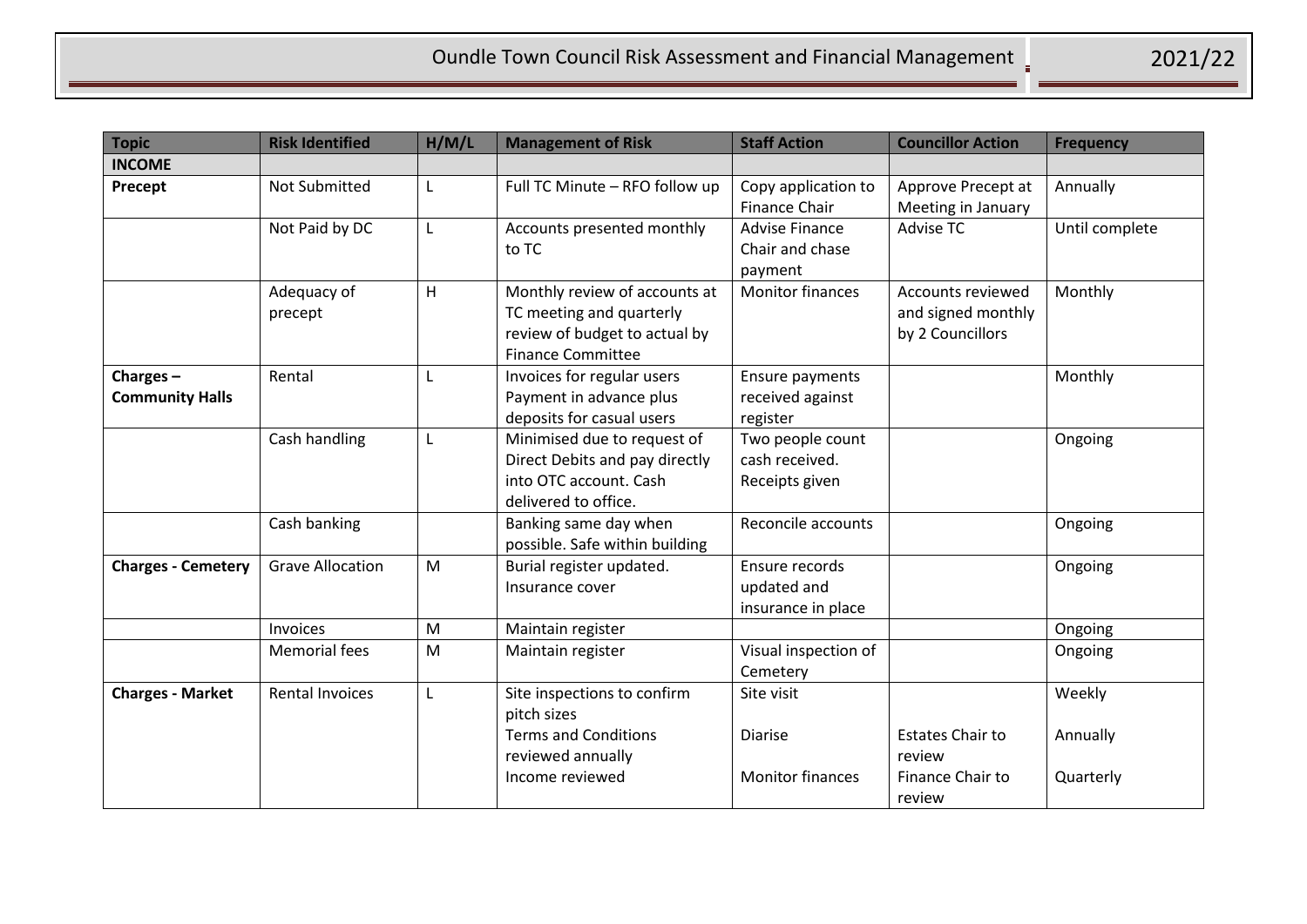| <b>Topic</b>                                        | <b>Risk Identified</b>         | H/M/L | <b>Management of Risk</b>                                                                                              | <b>Staff Action</b>                                                                    | <b>Councillor Action</b>                                                        | <b>Frequency</b> |
|-----------------------------------------------------|--------------------------------|-------|------------------------------------------------------------------------------------------------------------------------|----------------------------------------------------------------------------------------|---------------------------------------------------------------------------------|------------------|
|                                                     | Cash handling                  |       | Minimised due to request of<br>Direct Debits, cheques and<br>online payments. Cash<br>delivered to office.             | Two people count<br>cash received.<br>Receipts given                                   |                                                                                 | Ongoing          |
|                                                     | Cash banking                   | L     | Banking same day when<br>possible. Safe within building                                                                | Reconcile accounts                                                                     |                                                                                 | Ongoing          |
|                                                     | Cash Banking                   | L     | Cash banked as soon as<br>possible.                                                                                    | Reconcile accounts                                                                     |                                                                                 | Ongoing          |
| Charges $-$<br><b>Commercial</b><br><b>Premises</b> | Invoices                       | L     | Monthly or quarterly<br>agreements in place with<br><b>Direct Debit payments</b>                                       | <b>Monitor finances</b>                                                                | Accounts reviewed<br>and signed monthly<br>by 2 Councillors                     | Monthly          |
|                                                     | Review of rental<br>and leases | H     | Ensure rent reviews and leases<br>current                                                                              | <b>Diarise</b>                                                                         | Chair Properties to<br>oversee                                                  | Ongoing          |
| <b>Investment Income</b>                            | <b>Investment Policy</b>       | L     | Review policy annually                                                                                                 | <b>Diarise</b>                                                                         | Finance committee<br>reviews<br>investments as part<br>of quarterly<br>meetings | Annually         |
|                                                     | <b>Funds</b>                   | M     | Monthly review of accounts at<br>TC meeting and quarterly<br>review of budget to actual by<br><b>Finance Committee</b> | <b>Monitor finances</b>                                                                | <b>Accounts reviewed</b><br>and signed monthly<br>by 2 Councillors              | Monthly          |
| <b>EXPENDITURE</b>                                  |                                |       |                                                                                                                        |                                                                                        |                                                                                 |                  |
| <b>Salaries</b>                                     | Wrong salary paid              | M     | Check to minute                                                                                                        | RFO and FO to<br>check Salary<br>spreadsheet before<br>sending to payroll<br>provider. | Member verify                                                                   | Monthly          |
|                                                     | Wrong hours paid               | M     | Check to timesheet/contract<br>Information supplied to Payroll<br>Contractor.                                          |                                                                                        | Member verify                                                                   | Monthly          |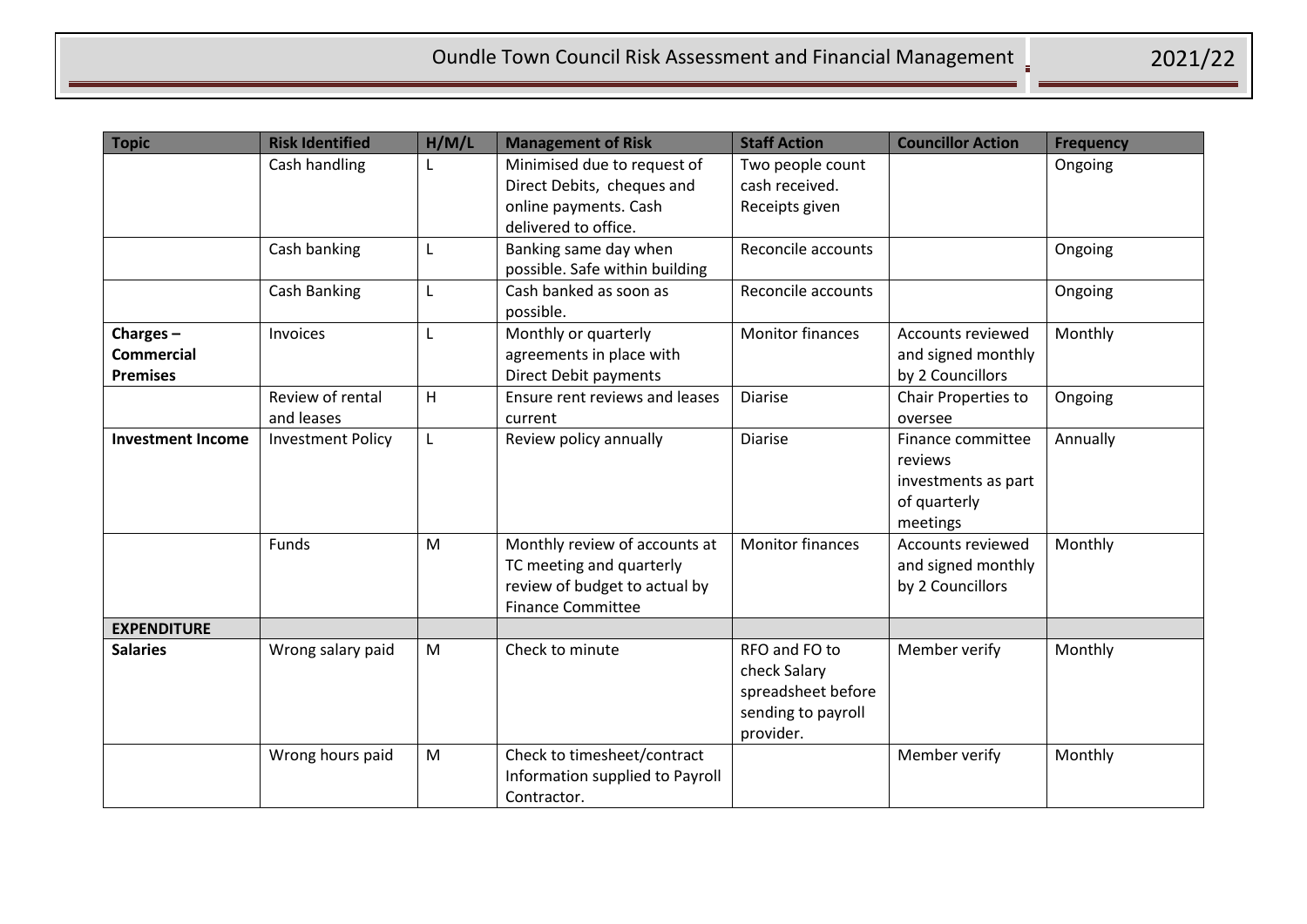|                                              | Wrong rate pay                                | M     | Check to contract                                                                  |                                                                                                                                   | Member verify                                                       | Annually         |
|----------------------------------------------|-----------------------------------------------|-------|------------------------------------------------------------------------------------|-----------------------------------------------------------------------------------------------------------------------------------|---------------------------------------------------------------------|------------------|
|                                              | False Employee                                |       | Check to PAYE Records & lists                                                      |                                                                                                                                   | Member verify                                                       | Annually         |
|                                              | Wrong deductions -<br>N <sub>1</sub>          | M     | <b>Check to PAYE Calculations</b>                                                  |                                                                                                                                   | Member verify                                                       | Annually         |
|                                              | Wrong deductions-<br>Income tax               | M     | <b>Check to PAYE Calculations</b>                                                  |                                                                                                                                   | Member verify                                                       | Annually         |
| <b>Direct Costs and</b><br>overhead expenses | Goods not supplied                            | M     | Order system and checking<br>process                                               | Approval check                                                                                                                    |                                                                     | Ongoing          |
| <b>Card Payments</b>                         | Unauthorised use<br>of card                   | M     | Ensure use of card is logged.                                                      | Staff complete<br>authorisation form.                                                                                             |                                                                     | Ongoing          |
|                                              | Loss of card                                  | M     | Loss reported immediately.                                                         | RFO to contact<br>Bank to cancel card                                                                                             |                                                                     | Ongoing          |
|                                              |                                               | M     | When not in use card held<br>within safe                                           | Put card in safe                                                                                                                  |                                                                     | Ongoing          |
| <b>Online Payments</b>                       | Unauthorised use<br>of card.                  | M     | Card details secured by two<br>passwords.                                          | Staff to ensure<br>computer is<br>password protected                                                                              |                                                                     | Ongoing          |
|                                              | Payment made to<br>fraudulent Bank<br>Account | M     | Invoice with fraudulent<br>account details.                                        | All new suppliers<br>and suppliers<br>notifying us of new<br>account details will<br>be checked and<br>recorded on a<br>checklist |                                                                     | Ongoing          |
| <b>Topic</b>                                 | <b>Risk Identified</b>                        | H/M/L | <b>Management of Risk</b>                                                          | <b>Staff Action</b>                                                                                                               | <b>Councillor Action</b>                                            | <b>Frequency</b> |
|                                              | Invoice incorrectly<br>calculated             | L     | Check arithmetic                                                                   | Approval check                                                                                                                    |                                                                     | Ongoing          |
|                                              | Online payment is<br>excessive                | M     | Signatory initials on invoice.<br>Bank payments set up by<br>Finance Officer to be | RFO verify                                                                                                                        | <b>Accounts reviewed</b><br>Monthly at Finance<br>Committee or Full | Monthly          |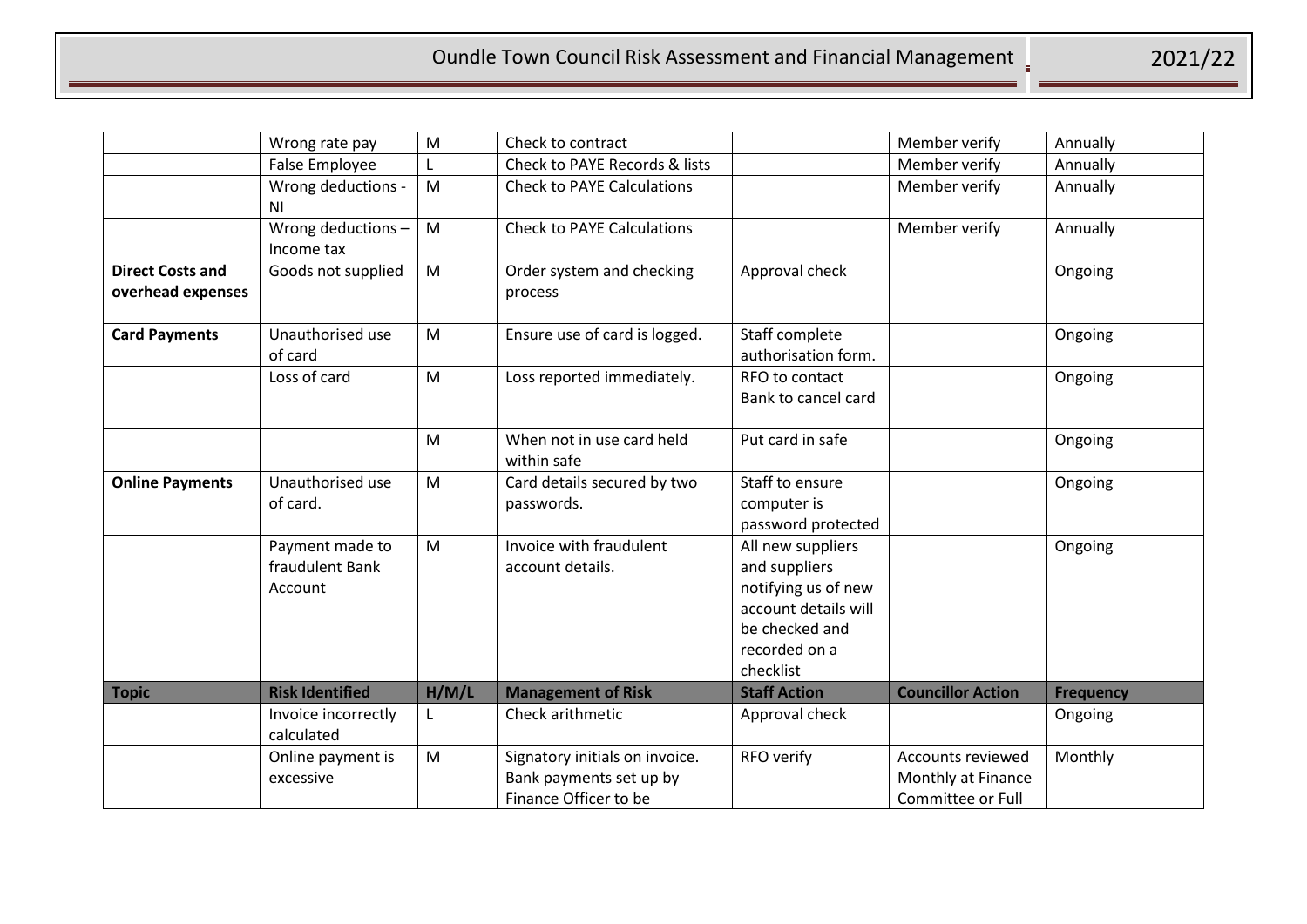|                           |                        |       | authorised by Clerk and          |                     | Council meeting          |                  |
|---------------------------|------------------------|-------|----------------------------------|---------------------|--------------------------|------------------|
|                           |                        |       | Councillors.                     |                     |                          |                  |
|                           | Online payment to      | M     | Signatory initials on invoice.   | RFO verify          | <b>Accounts reviewed</b> | Monthly          |
|                           | wrong party            |       | Party details checked when       |                     | at Finance               |                  |
|                           |                        |       | online payment is authorised.    |                     | Committee or Full        |                  |
|                           |                        |       |                                  |                     | Council meeting.         |                  |
|                           | <b>Stock loss</b>      | H     | Inventory control                | Reconcile to stock  | Member verify            | 6 monthly        |
| <b>Councillors</b>        | Councillor overpaid    | L     | Claim form and receipts          | RFO verify and sign | Mayor or Deputy          | Ongoing          |
| <b>Expenses</b>           |                        |       |                                  |                     | Mayor approval           |                  |
| <b>Grants and Support</b> | Power to pay           | M     | <b>Minute Power</b>              |                     | Minutes approved         | Monthly          |
|                           |                        |       |                                  |                     | by TC                    |                  |
|                           | Agreement of           | L     | Minute                           |                     | Minutes approved         | Monthly          |
|                           | Council to pay         |       |                                  |                     | by TC                    |                  |
|                           | Conditions agreed      | L     | Conditions contained in Grant    | <b>RFO check</b>    |                          | When issued      |
|                           |                        |       | letter                           |                     |                          |                  |
|                           | <b>Online Payment</b>  | M     | Grant form signed and dated.     |                     | Member verify            | When issued      |
|                           |                        |       | Online payment set up and        |                     |                          |                  |
|                           |                        |       | authorised.                      |                     |                          |                  |
|                           | Follow Up              | M     | <b>Feedback Requested</b>        | <b>RFO check</b>    | Member local             | Ongoing          |
|                           | verification           |       |                                  |                     | knowledge                |                  |
| <b>Election Costs</b>     | Adequate provision     | L     | Include in annual budget         | RFO check           | Finance Committee        | Annually         |
|                           | for costs              |       |                                  |                     | approval                 |                  |
|                           | Invoice at agreed      | L     | Check invoice against payment    |                     | Cheques by RFO           | Ongoing          |
|                           | rate                   |       |                                  |                     | plus 2 Councillors       |                  |
| <b>VAT irrecoverable</b>  | VAT analysis           | M     | All items in detailed VAT report | RFO verify          | Member verify            | Quarterly        |
|                           |                        |       | (SAGE)                           |                     |                          |                  |
|                           | Charged on sales       | M     | Automate through accounting      | RFO verify          | Member verify            | Quarterly        |
|                           |                        |       | system (SAGE). Consider          |                     |                          |                  |
|                           |                        |       | annually                         |                     |                          |                  |
|                           |                        |       |                                  |                     |                          |                  |
| <b>Topic</b>              | <b>Risk Identified</b> | H/M/L | <b>Management of Risk</b>        | <b>Staff Action</b> | <b>Councillor Action</b> | <b>Frequency</b> |
|                           | Charged on             | L     | Automate through accounting      | RFO verify          | Member verify            | Quarterly        |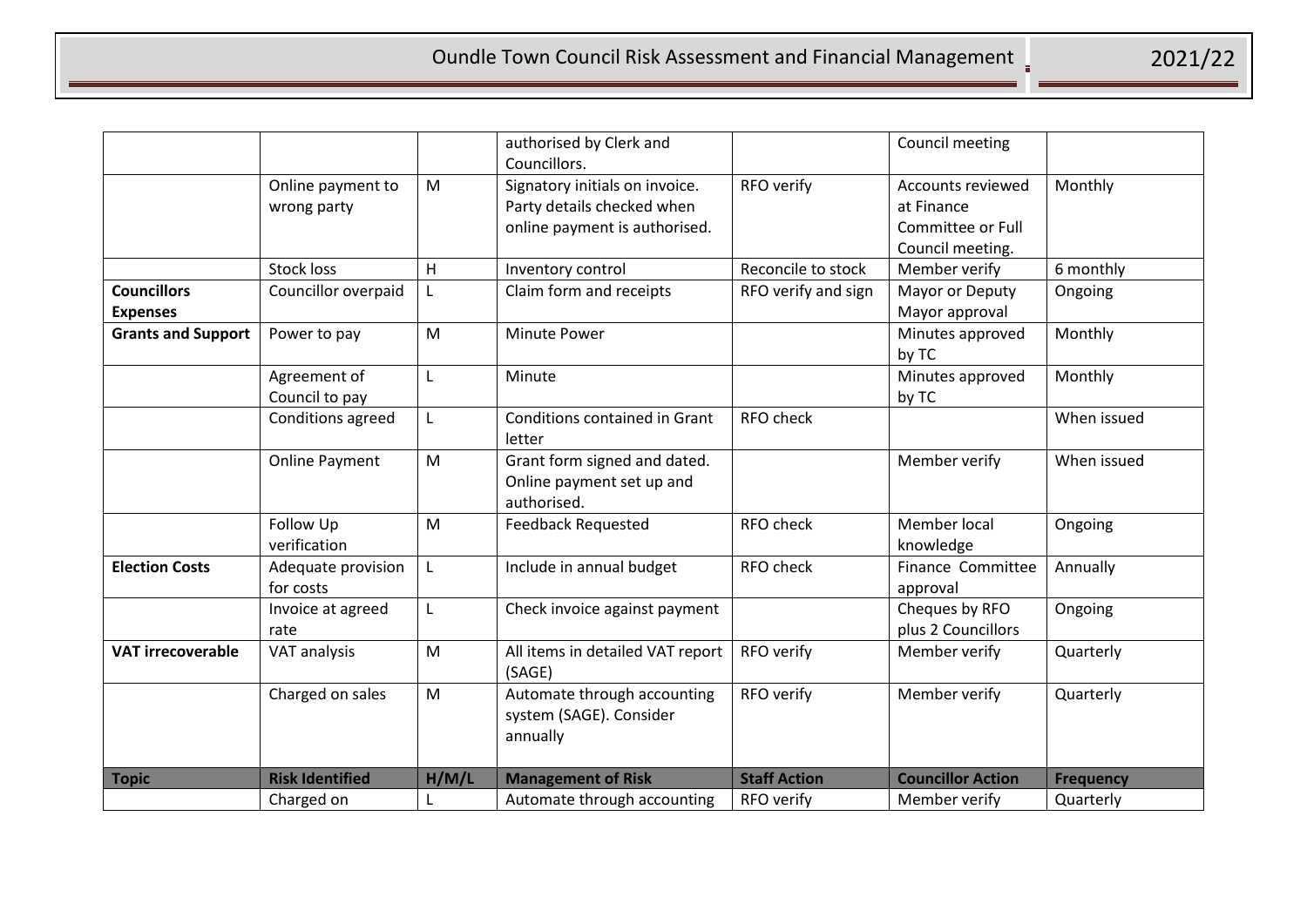|                                | purchases                                                   |       | system (SAGE                                                                                 |                                                                            |                                                                                                 |                                       |
|--------------------------------|-------------------------------------------------------------|-------|----------------------------------------------------------------------------------------------|----------------------------------------------------------------------------|-------------------------------------------------------------------------------------------------|---------------------------------------|
|                                | Partial exemption<br>applies                                | M     | Check with VAT office                                                                        | RFO verify                                                                 | Member verify                                                                                   | Quarterly                             |
|                                | Claimed within time<br>limits                               | M     | Check quarterly returns                                                                      | RFO verify                                                                 | Member verify                                                                                   | Quarterly (Jan,<br>April, July & Oct) |
| <b>OTHER RISKS</b>             |                                                             |       |                                                                                              |                                                                            |                                                                                                 |                                       |
| <b>Reserves - General</b>      | Adequacy                                                    | L     | Consider at budget setting and<br>develop 3 year plan                                        | RFO opinion                                                                | Approved by TC                                                                                  | Annually                              |
| Reserves -<br><b>Earmarked</b> | Adequacy                                                    | L     | Consider at budget setting and<br>final accounts                                             | RFO opinion                                                                | <b>Finance Committee</b><br>review                                                              | Ongoing                               |
|                                | Earmarked or<br><b>Contingent Liability</b>                 | L     | Review with RFO and Chair of<br>Finance                                                      | RFO to review all<br>spend plans                                           | Considered at first<br>Finance meeting of<br>year and reviewed<br>at all subsequent<br>meetings | Ongoing                               |
| <b>Assets</b>                  | Loss, damage, etc.                                          | M     | Annual inspection, update<br>insurance and asset registers                                   | <b>Diarise</b>                                                             | Property<br>Committee<br>inspects. Finance<br>Committee review<br>spend and<br>insurance        | Annually                              |
|                                | Risk or damage to<br>third party property<br>or individuals | M     | Review adequacy of Public<br>Liability Insurance                                             | Diarise                                                                    | Insurance<br>scheduled signed by<br>two members                                                 | Annually                              |
| <b>Staff</b>                   | Loss of key<br>personnel                                    | L     | <b>Employment of external</b><br>Personnel Company for<br>preventative advice and<br>support | Clerk reports to<br>Personnel<br>Committee<br>quarterly on staff<br>issues |                                                                                                 | Ongoing plus<br>quarterly             |
| <b>Topic</b>                   | <b>Risk Identified</b>                                      | H/M/L | <b>Management of Risk</b>                                                                    | <b>Staff Action</b>                                                        | <b>Councillor Action</b>                                                                        | <b>Frequency</b>                      |
|                                | Fraud by staff                                              | L     | <b>Fidelity Guarantee value plus</b>                                                         | RFO check                                                                  | Ensure value                                                                                    | Annually                              |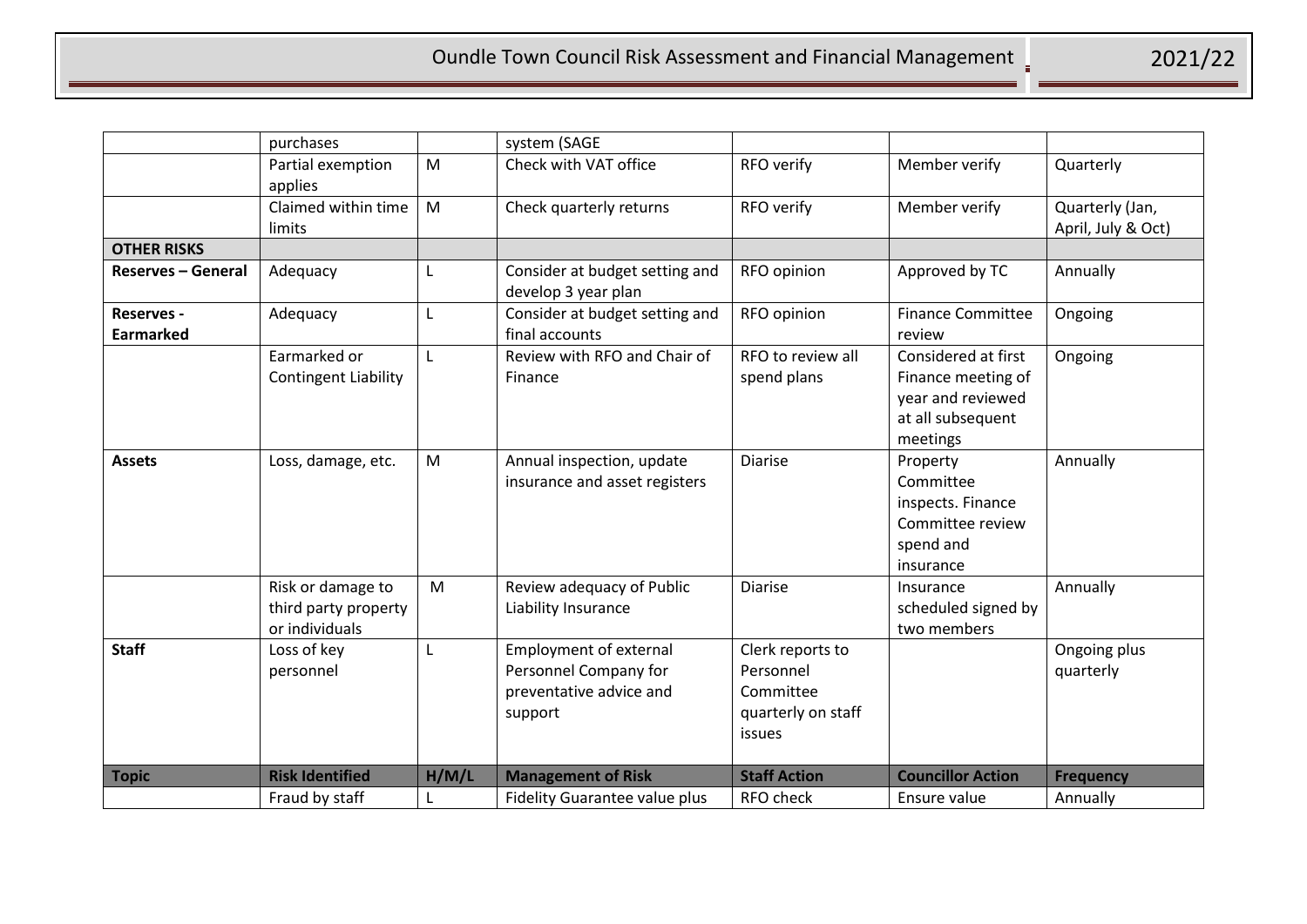|                          |                                                                                   |   | internal audit                                                                       |                 | sufficient                          |          |
|--------------------------|-----------------------------------------------------------------------------------|---|--------------------------------------------------------------------------------------|-----------------|-------------------------------------|----------|
| <b>Loss</b>              | Consequential loss<br>due to critical<br>damage or third<br>party performance     | L | Review insurance cover<br>adequacy                                                   | <b>Diarise</b>  | TC to approve<br>insurance schedule | Annually |
| Cash                     | Loss through theft<br>or dishonesty                                               |   | Review insurance cover.<br>Ensure adequacy of Fidelity<br><b>Insurance Guarantee</b> | <b>Diarise</b>  | TC to approve<br>insurance schedule | Annually |
| <b>Maintenance</b>       | Poor performance<br>of assets or<br>amenities loss of<br>income or<br>performance | H | Annual maintenance<br>inspection by independent<br>contractors                       | <b>Diarise</b>  | Members to review<br>report         | Annually |
| <b>Borrowing/Lending</b> | Adequacy of<br>finances to be able<br>to repay loans                              | M | Financial review and cash flow<br>forecasting                                        | <b>Diarise</b>  |                                     | Monthly  |
| <b>Legal Powers</b>      | Illegal activity or<br>payment                                                    | M | Educate Council as to their<br>legal powers                                          | <b>Diarise</b>  |                                     | Annually |
| <b>Financial Records</b> | Inadequate records                                                                | L | RFO check monthly and regular<br>internal audit                                      | <b>Diarise</b>  |                                     | Monthly  |
| <b>Minutes</b>           | Accurate and legal                                                                | L | Review at following meeting                                                          | Place on agenda | Chair to approve                    | Monthly  |
| <b>Members Interests</b> | Conflict of Interest                                                              |   | Update declarations of<br>interest. Item on each agenda                              | Diarise         | Minutes approved<br>by Chair        | Monthly  |

Approved on February 2021

Minute Reference: